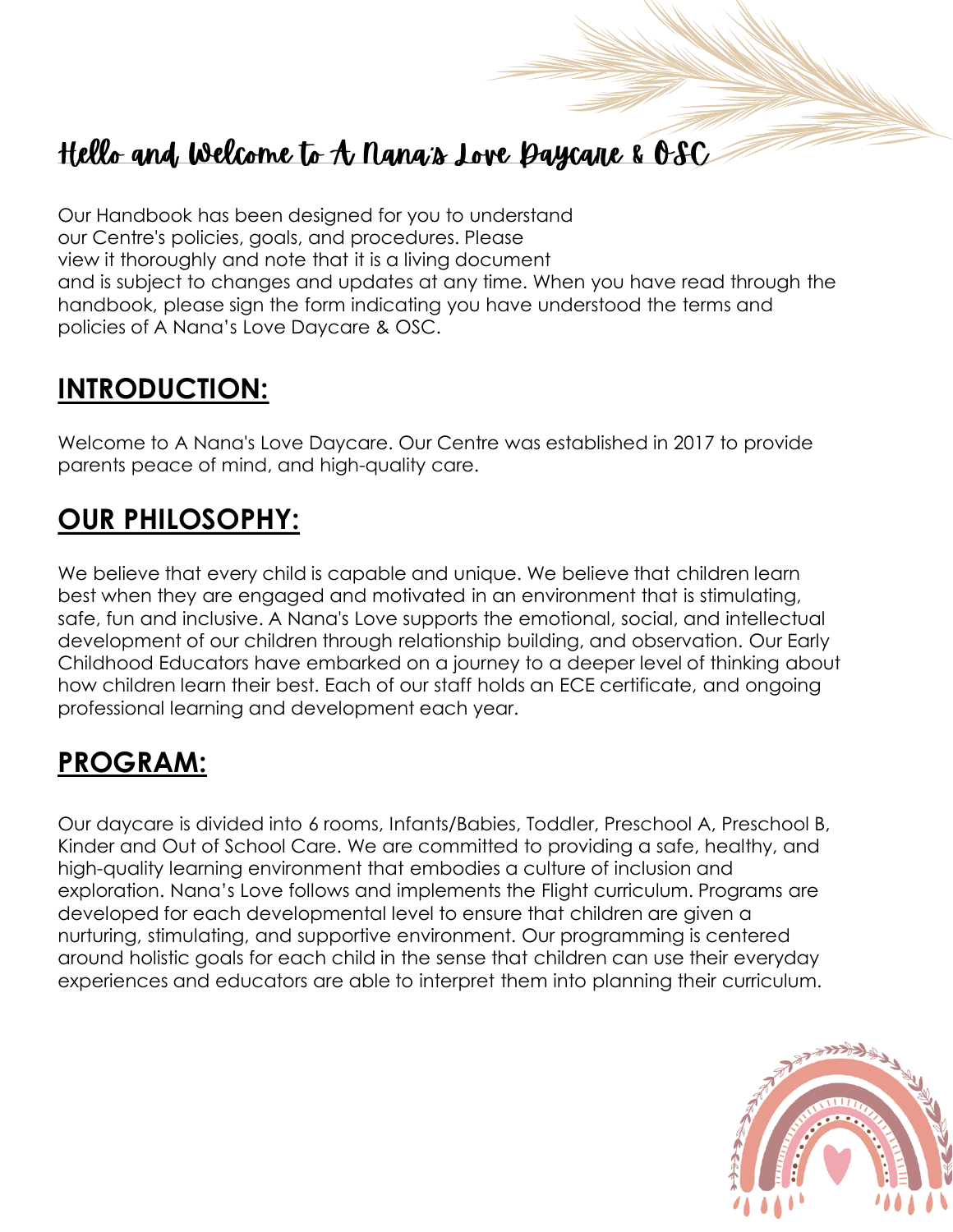## **HOURS OF OPERATION:**

Our Centre is open year-round, Monday-Friday from 7:00am-5:30pm. Our facility is closed on Government Statutory Holidays- Please see list below.

Please ensure that your child's day with us does not exceed 10 hours.

If your child has not been picked up by 6:00pm and neither a parent or emergency contact person can be notified, we will comply with Licensing Regulations and place the child with Children Services.

## **STATUTORY HOLIDAYS:**

- New Year's Day
- Week between Christmas Eve and New Years Day
- Family Day
- Good Friday
- Easter Monday
- Victoria Day
- Canada Day
- Civic Holiday (August)
- Labor Day
- **Thanksgiving**
- Remembrance Day (if on a weekday)
- National Truth & Reconciliation Day (September)

### **ARRIVALS AND PICKUPS INCLUDING LATE PICK-UP POLICY:**

Children will start their day in an integrated room until their educators are in and can efficiently move the children if needed into their space. Morning snack is given between 7:30am(OSC) and 8:00/8:30am (Centre). Our drop off cut off time is 9:30am- if your child has an appointment, please inform us so that we know to expect them. This must be cleared with the Directors before bringing them in late.

Children are not permitted to be dropped off past 9:30am. Our Centre doors will be locked between 9:30am -2:30pm. If someone is picking up your child and they are not on the pickup list, please notify staff via phone or Hi Mama. Please note that the person picking up your child will be required to show ID before the child is released to them.

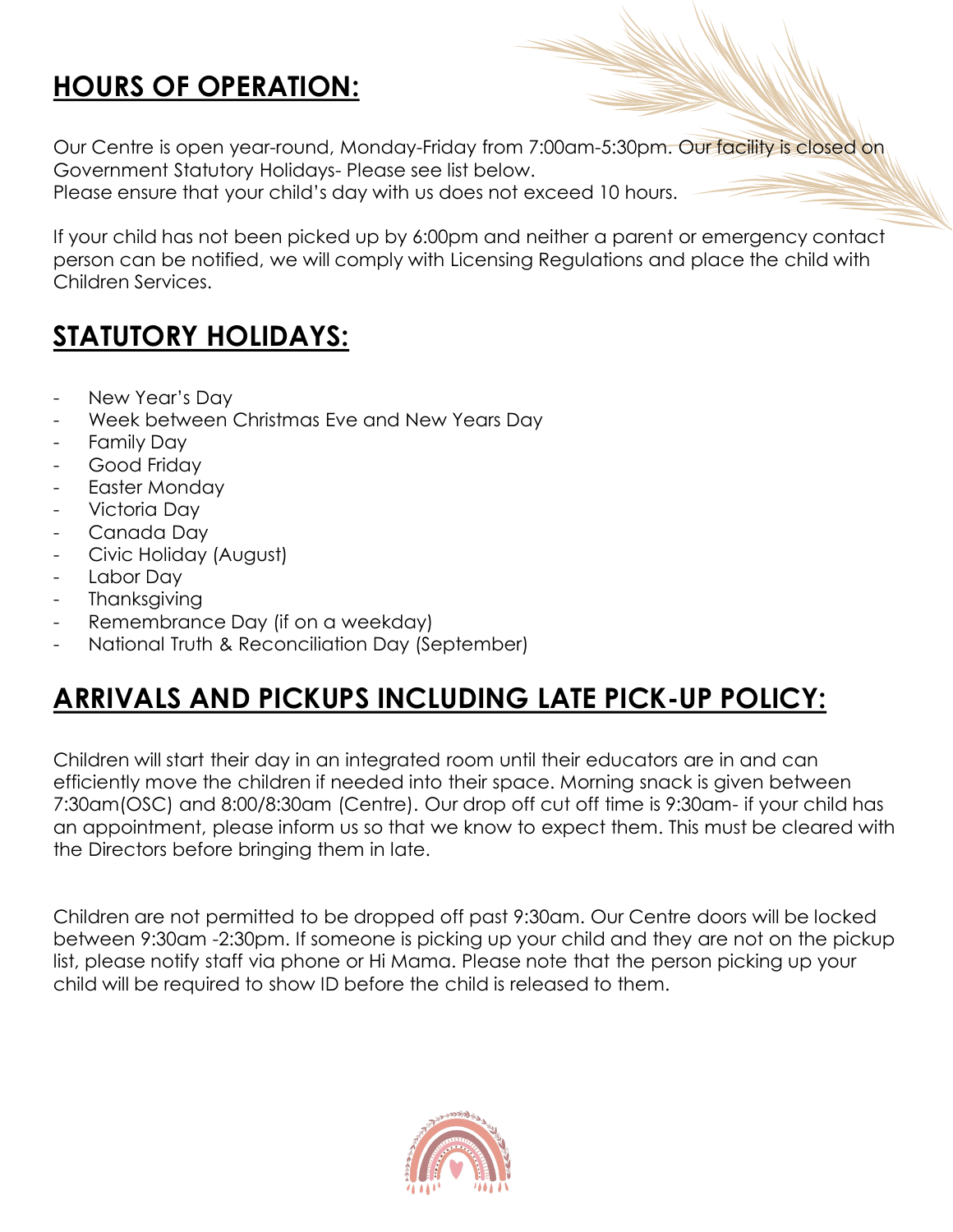## **LATE PICK-UP POLICY:**

The Centre closes at 5:30pm and parents are kindly asked to please pick up your child by then to ensure enough time for getting dressed and ready to go. If you know you are going to be late, please notify staff via phone or Hi Mama as soon as possible. If a child remains past 6pm we will contact the emergency contacts on file. Any

late pickups will be charged the rate indicated in the fees portion.

### **CUSTODY ORDERS:**

While it is preferable to avoid becoming involved in an access dispute, the protection and best interest of the child will always be our priority. We require notification of any changes of the custody, guardianship or care and control of the child. A copy of any agreement or court order pertaining to the foregoing is to be left with us. This will assist us in attempting to ensure your child is only released to an authorized person.

### **CHILDCARE FEES: FULLTIME:**

INFANTS: \$1287 \*PT care is also available-please discuss for rates\* BABIES: \$1210 TODDLERS: \$1056 YPS: \$1030 PREK/KINDER: \$1005 KINDER: \$875 OSC 6-12 YEARS OLD: \$550 SUMMER FEE: \$750 LATE FEE: \$1 per minute (after the first 5 minutes grace period)

Childcare fees will be charged on the holidays listed on page 2. We do not give discounts due to vacations or illness. \*FT children will be given priority. Children who attend PT care must be flexible and willing to change days as requested by Director\*

### **COLLECTION OF FEES:**

The monthly fees are due the first working day of the month. Payment can be made by etransfer, credit, or cash. If fees are not paid by the end of the month or arrangements approved by Director have not been made, parents/families will lose their program space. Late payments will be charged \$50 on top of fees per month.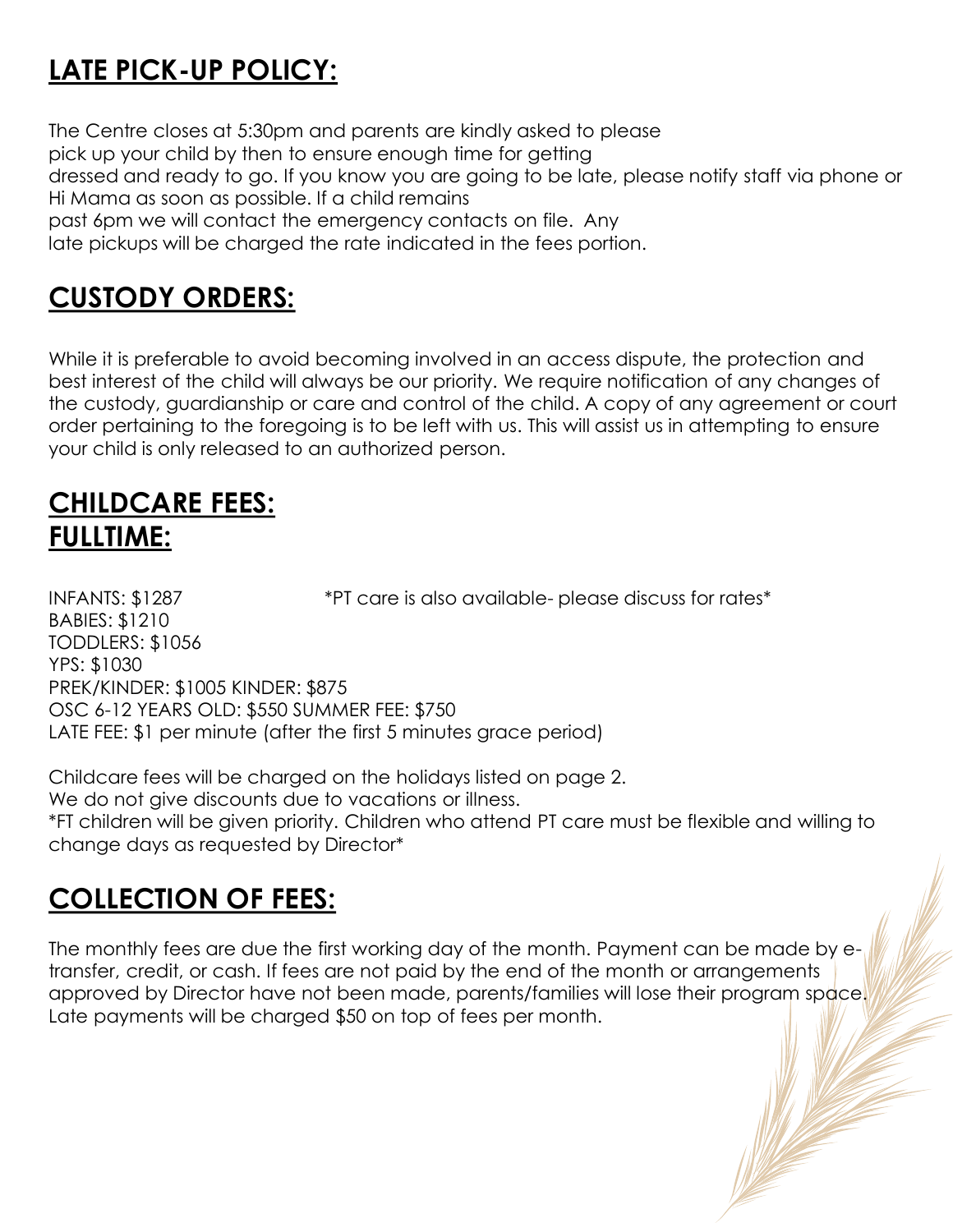### **HOLDING FEE:**

Parents not wishing to use the Centre for a month or more vacation time but wishing to keep their child's space will be required to pay a nonrefundable fee of \$300 per child per month.

#### **TAX RECEIPTS:**

Receipts for income tax purposes are issued after year end in January. Should your withdrawal from our Centre prior to year-end, please ensure that you provide us with your current address so that your receipt can be mailed.

#### **WITHDRAWAL OF CHILDREN:**

Written notice of permanent withdrawal must be given **ONE MONTH** in advance or full program fees will be charged in lieu of notice.

Our Centre has the right to terminate services if:

- 1. Policies and procedures are not being followed
- 2. Childcare fees are past due
- 3. Your child is being picked up late more than 10 times a year
- 4. While it is our Centre's policy to provide an inclusive environment for all children, a plan of withdrawal may be discussed if safety become an issue for the child or his/her peers.

\*Termination will be immediate- no refunds will be issued\*

## **SUBSIDY:**

The provincial Child Care Subsidy Office handles subsidy for daycares. This office stipulates how many hours a child must attend per month to be eligible for subsidy. It is the parent's responsibility to ensure their child meets the minimum hours. Parents are responsible for applying for and renewal of subsidy prior to expiry. An approval letter from subsidy is encouraged if we have not received it. Applications can be completed at: [www.child.gov.ab.ca](http://www.child.gov.ab.ca/) and inquiries: 780-427-0444

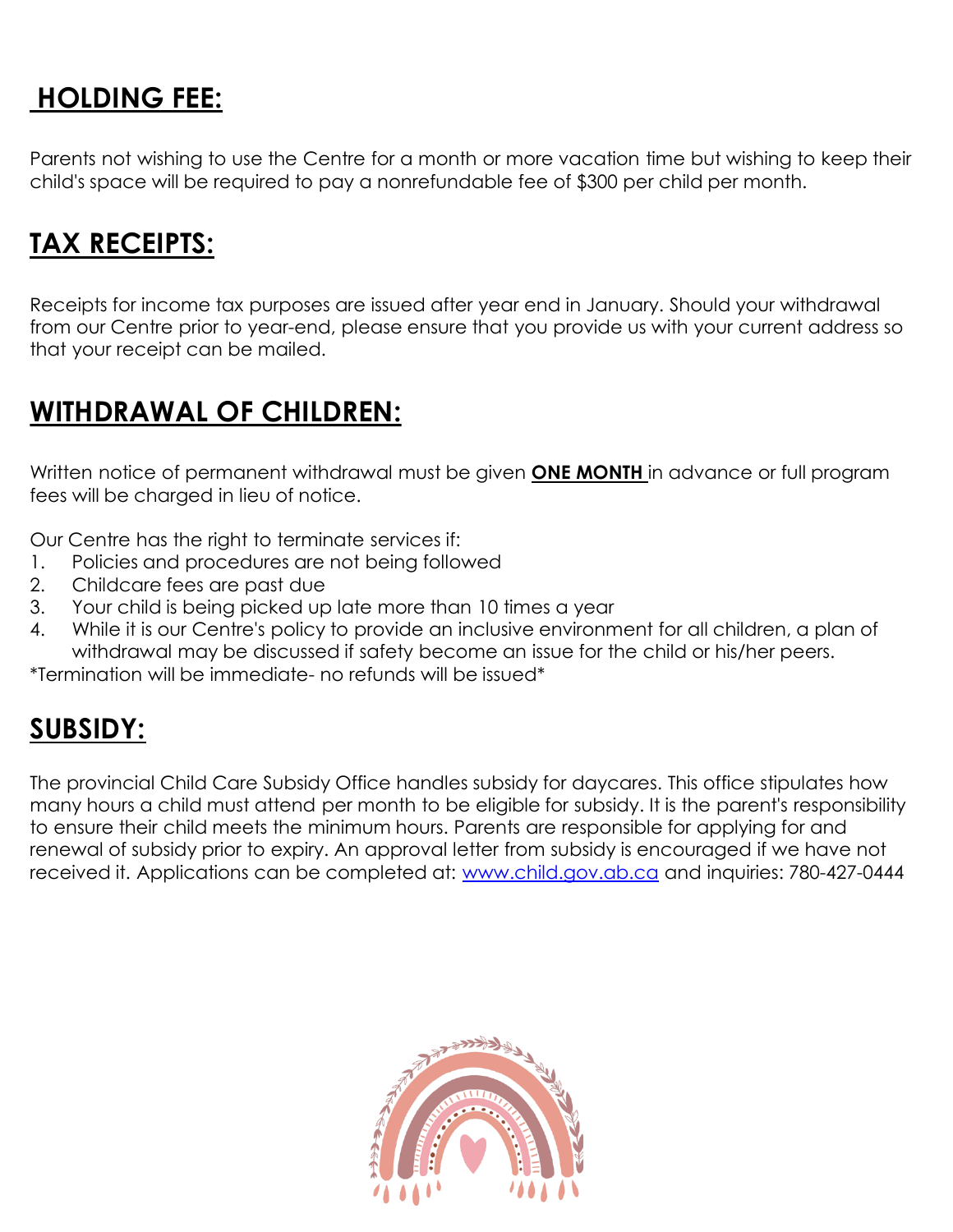## **ORIENTATION/TRANSITION:**

The Centre will provide opportunities for transition into the program to allow children to be gradually introduced to, become familiar with the classroom routines, activities, Centre personnel and their peers. This experience is an essential part of ensuring that your child is comfortable during their first week of care. Orientation sessions are usually held between 9:00am and 11:00am daily based on availability, gradually moving up to half a day through nap time (2:30pm)

## **FIRST DAY: WHAT TO BRING**

a)Indoor shoes (these are required to stay at the Centre)

- b)Nap bedding A blanket– we do provide but it is your choice
- c)Diapers, wipes and diaper cream if applicable (ensure they are clearly labeled)
- d) Spare clothing & Weather appropriate clothing
- e) Milk (if special type required) please ensure this is labeled with child's full name
- f) Hat and sunscreen in the spring, summer and fall
- g) Family picture
- h) Medication/ Epi Pen form (if required)

#### **WHAT NOT TO BRING:**

Toys from home Cell Phones and Electronic Devices Outside food (Unless your child has allergies etc.) Please clear with the Director

## **NUTRITION: We gave** *NUT* FREE Centre

The daily menu is posted on each of the parent information boards and on Hi Mama so that you will know what your child will be eating during the day. Children are served a full, well-balanced lunch, a mid morning and mid-afternoon snack. The daycare follows guidance via Canada's Food Guide. Kitchen staff hold their Food Safety Certification and will be aware of any special dietary needs or food allergies. If your child is unable to have snacks/meals due to diets/food allergies, you are encouraged to provide prepared food for your child.

For special occasions you may want to bring in snacks or treats for the children, please ensure they have been store bought as this is an Alberta Health Services regulation we must follow. Please also check that the products do not contain any trace of nuts.

There may be times where we need to change or switch the menu days, but it will be posted for parents to view. When we have special theme days it will be noted on our Daycare calendar that is sent home at the beginning of each month.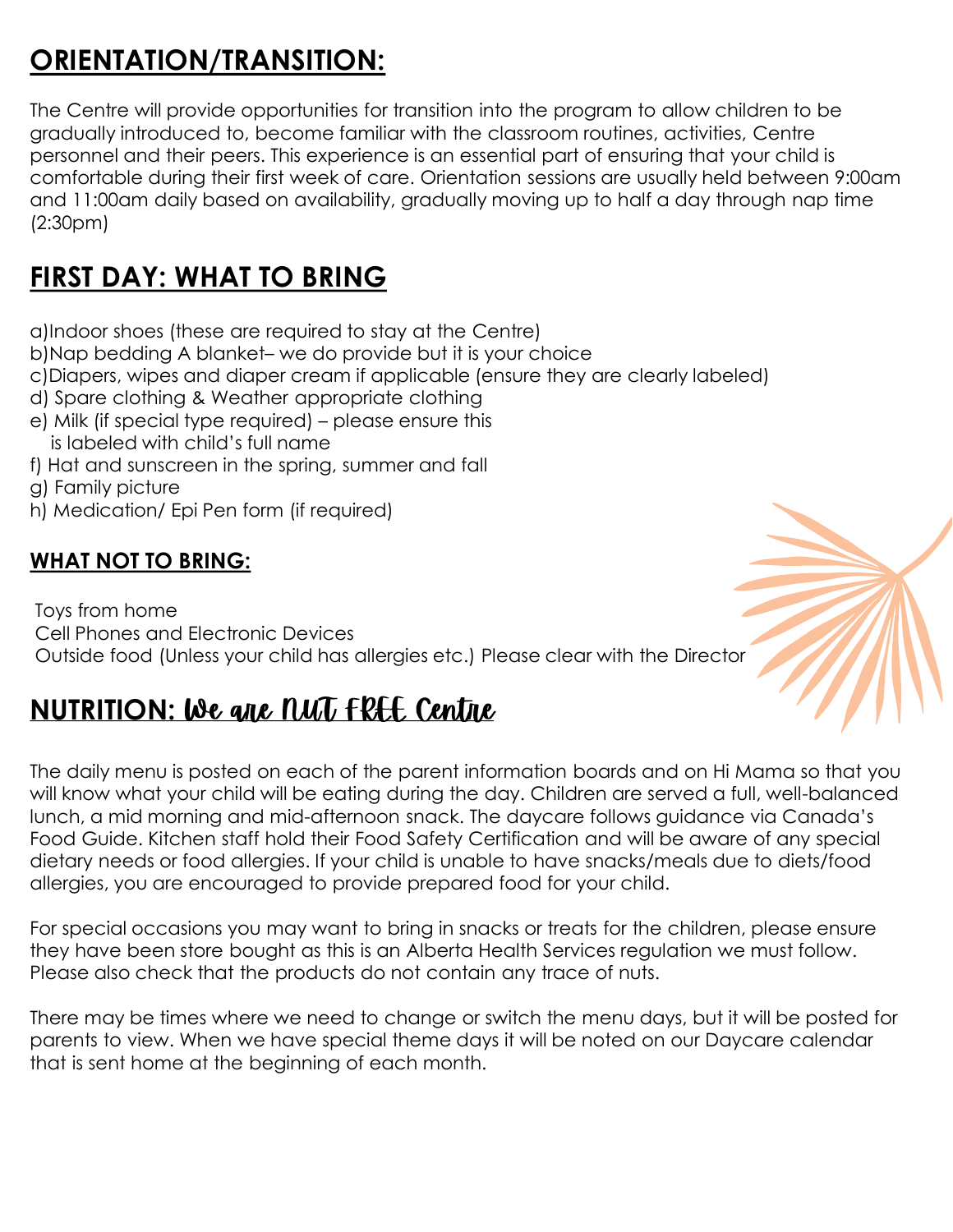## **MEDICATION:**

### Prescription Medications:

All staff are trained in standard First Aid and CPR, and Centre Director, Assistant Director or designates are responsible for administering medications, except for emergency medications, which can be administered by all staff. If your child requires medication, you must complete a "Medication Form" detailing the information needed to administer.

- 1. Medication must be in its original container clearly labelled with the child's name, date prescribed, name of medication, instructions for storage and instructions for administration.
- 2. Parents are to provide written authorization including dosage and times to administer medication on the authorized medication Med form.

All medications must be given to a staff member immediately upon arrival.

Staff will record the details of the administration of the medication on the appropriate medication form.

#### Non-Prescription:

The Medication Form must be completed for all medications including over the counter medications such as Tylenol, Advil, etc. Medication must remain in its original named container and clearly labeled with the child's name, dosage and specific instructions to administer and contain a Pharmacy Label or prescription by a Doctor.

Emergency Medication such as: Epi Pens, or Puffers are not stored in a lock box. They are always stored in the child's room accessible by an educator in the room's emergency backpack.

Long Term Medications:

Parents must provide a letter from the Doctor stating that the medication is to be given over a long period of time. Forms must be reviewed by the Parents every three months. Parents must advice program staff of any possible side effects of the medication.

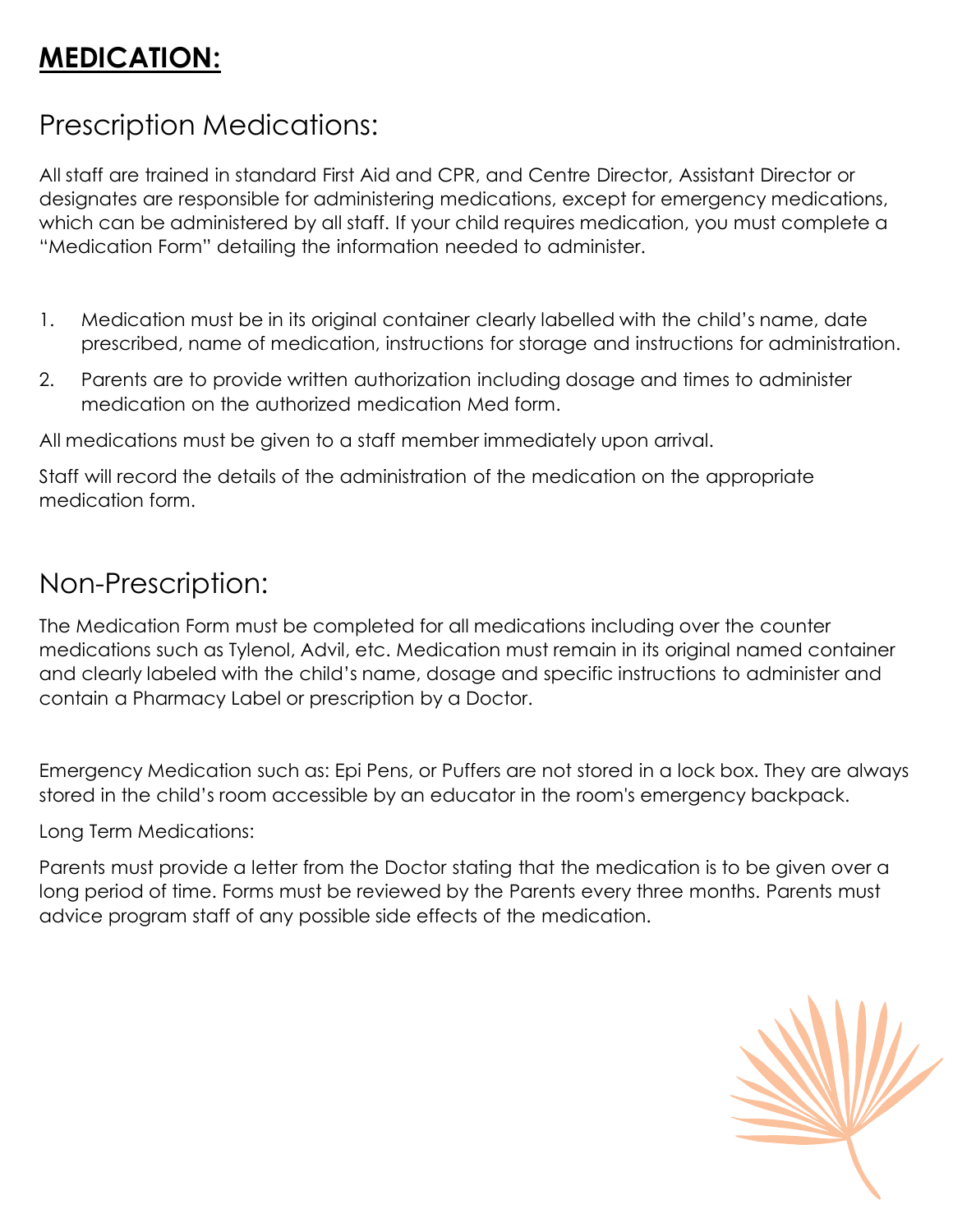## **TECHNOLOGY POLICY & MOVIE USE:**

We have developed the following guidelines for childcare professionals to assist in the use of any technology and media materials in the program.

- All materials used in the program are developmentally appropriate, nonviolent and culturally sensitive.
- All materials used in the Centre are to support and extend the children's current interest and experiences.
- During movies, quiet areas will be offered also for children who have no interest in the movies. Movies are to be chosen "age appropriately" and must be approved by Director before watching. Children may choose to watch one of the movies in our movie library.
- Any movie rated higher than PG will require parental consent via permission form.
- Movies will be allowed 1-2 times per month for special occasions or programming purposes.

## **CLOTHING & POSSESSIONS:**

Your child is expected to come to daycare dresses in clothing that is suitable for active and sometimes messy play. Non- skid footwear is recommended for indoor use, and any shoe with no back strap will not be permitted for outdoor play due to safety reasons.

#### Winter months:

- Snow pants
- Hat/Mitts
- **Boots**
- NO SCARVES

#### Summer months:

- Hat
- Sunscreen/Bug spray
- Bathing suit
- **Towel**

#### Please Provide:

- Extra change of clothes including underwear, & socks
- Diapers/pullups and wipes if applicable
- The daycare will not be held responsible for lost clothing. Please LABEL all your children's clothing, bottles, pacifiers etc. We reserve the right to search if needed through the child's belongings if there is a concern/legitimate reason.

### **HYGIENE:**

Strict handwashing procedures are in place. When running water is not available children will have access to hand sanitizer. We ask that all parents and staff sanitize upon entering.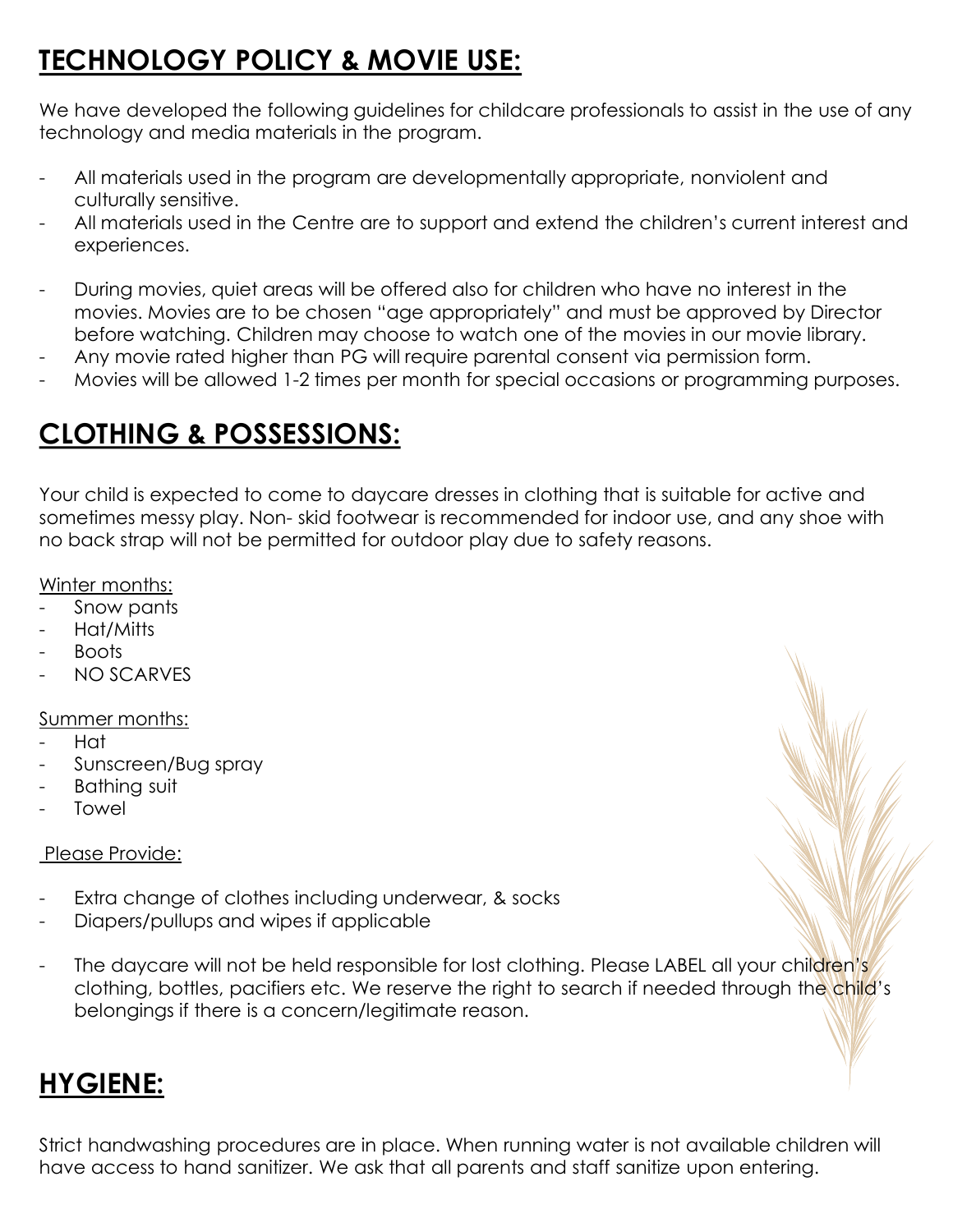## **POTTY TRAINING POLICY:**

We strive to support and encourage potty training at home right through into daycare. Please look for these signs of readiness:

- The child can pull down and up their pants and underwear/pull-ups on their own with little or communicate to you when they need to go to the bathroom
- The child's diaper is dry after nap times and for long periods during the day
- The child can hold their bowels and bladder until they get to the potty once they realize that they need to go

If your child has more than 3 pee accidents and or 1 bowel movement, they must be put into a pull up due to AHS health recommendations.

## **NAPS & QUIET TIME:**

Nap time is usually between 12:00pm to 2:00 daily. The length of nap time is dictated by the family as they see fit. Soothers and stuffies are allowed and will be placed in a labelled bag. Each child will have their own sleeping cot and bedding will be washed weekly unless it becomes soiled.

For other age groups, our daily schedule incorporates a balance of active and quiet play, including a rest period. During this time, children are encouraged to sleep, rest, or engage in quiet activities, according to their needs.

# **ILLNESS:**

Our Centre follows a strict exclusion policy for children who are ill or are showing signs of illness. This is for the protection of your child, children around them and staff. If your child falls ill while in our care they will be separated from the group and kept comfortable under direct supervision. The parent will be contacted and must then arrange for the child to be picked up.

Your child must stay at home if they have the following symptoms or will be sent home if these symptoms develop:

- 1. Fever of 38c or higher
- 2. Sudden or persistent cough
- 3. Discharge from eyes, ears or nose- Conjunctivitis: AHS requires children to be kept out of care for 24 hours after first commencement of treatment.
- 4. Unexplained rash or sore
- 5. Communicable disease (Chicken pox, Measles, Lice, Mumps etc)
- 6. Vomiting or Diarrhea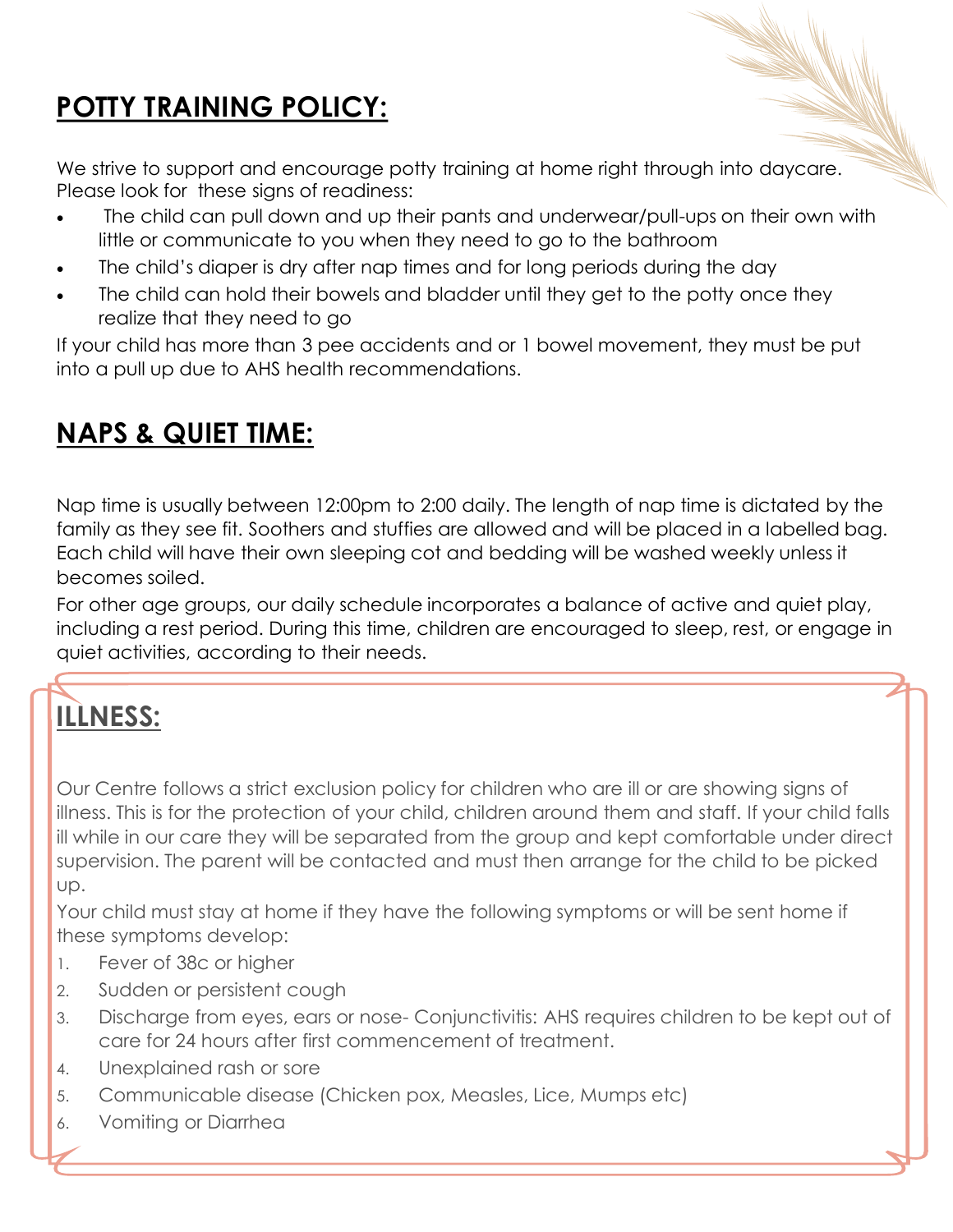Regarding COVID-19 we follow AHS guidelines as well as our policy we have in place. If your child has any symptom of Covid please keep them home until it subsides or have them tested. If a person in your household is testing for Covid we ask that you keep your child home until a negative test is confirmed and they have no symptoms. We understand that guidelines are always changing, and we strive to keep you updated with any changes.

## **IMMUNIZATION:**

In order to keep everyone safe and healthy in the Centre all children attending will be required to have been immunized according to the Alberta Immunization Schedule. Proof of immunizations will be required.

Health & Safety:

- Daily Health check must be completed upon arrival to the Centre.

Procedures are in place to protect and maintain the health of each child and the staff. Much illness risk can be reduced by following hygienic practices. You will be asked to provide your child's Health Centre number, Doctor's name, address and phone number. Each staff member shall be trained in First Aid/CPR. Each classroom has a fully equipped portable first aid kit.

## **INCIDENTS:**

Even in the safest environments accidents and injuries occurs Nana's Love is committed to providing a healthy, safe and stimulating supervised environment in each of its programs in order to minimize the possibility of incidents. An incident includes anything, which is not an accident that could have an adverse effect on a child. All incidents require reporting, and the attending staff will complete an incident report and you will be asked to sign it to verify that you have been informed and its details. First aid that was administered is also recorded. If the injury is serious, the staff member will call the parents to inform them of the accident and the outcome (large bumps, scrapes, etc. Especially on the face.) You may request a copy of the form for your records. The original form will be kept in the child's file in their classroom.

When a serious accident occurs, staff are instructed to call on other team members immediately to assist them in attending to the situation. In an emergency staff will call 911 and notify the parents immediately and arrangements will be made to travel with the child to the hospital. Parents will meet the child at the hospital and all expenses incurred will be the responsibility of the parent.

Upon enrollment, you are asked to provide information about where you can be contacted during the day in case of emergency. You must provide the name, telephone numbers and address of two persons who may be contacted if you are unavailable. It is your responsibility to ensure this information is always current and correct.

If you are concerned about an incident, you should bring your concerns to the attention of the Director. All inspection reports (example: fire, health, licensing, and accreditation) are available for viewing on the parent information board in the main entrance hallway of the daycare.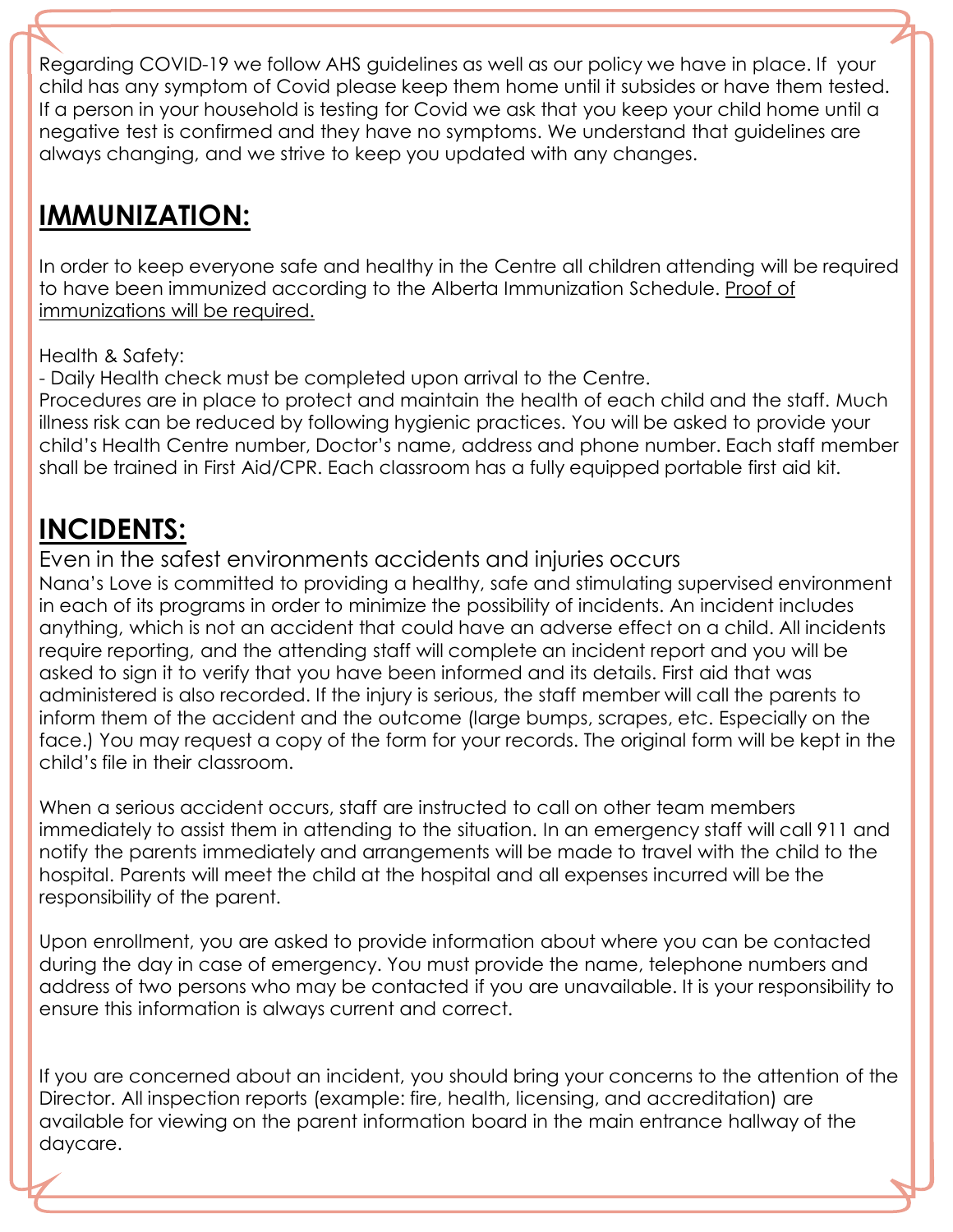## **OFF SITE ACTIVITY:**

A Nana's Love Daycare will obtain written consent to the child's participation in an off-site activity. Details including transportation and supervision arrangements will be included in the permission form. Educators are required to take the portable records for each child with them when they are taken off the premises for an activity.

You are welcome to come on any field trip with the daycare. Please indicate your desire to attend on the permission form and speak with the Program Coordinator in your child's room.

## **PHYSICAL ACTIVITY POLICY:**

Outdoor play is an integral part of our daily programming and occurs in all seasons. We believe in creating an environment that fosters healthy, physical and engaging play environment for children of all ages. It is our belief that establishing an active lifestyle at a young age will eventually lead to healthier lifestyles. At the Centre children are provided with daily outdoor time.

Outdoor play will only be cancelled when the temperature is colder than -20 with/out the windchill, extreme wet days with/out lightning, and days that are hotter than +28 and UV higher than 5. When outdoor time is limited, indoor physical play will be set up and provided. Please ensure that your child has appropriate and proper clothing and footwear for all seasons.

There will be times where the children will have the opportunity to participate in tobogganing, swimming, sprinklers, sand, grass and cement play.

### **EMERGENCY EVACUATION PROCEDURES:**



In case of a fire, the following procedure will be followed:

- Activation of alarm located at each exit
- Director will call 911
- Teachers will lead the children to the nearest exit and confirm number of children in their room
- Supervisors will pick up the daily attendance sheets and room backpack which contain portable emergency cards, first aid kits and emergency medications
- The muster point for the facility is located across the parking lot under the daycare sign
- Directors will check all the rooms to ensure no one is left behind and then proceed to the meeting place
- Parents will be notified
- Until the Fire Marshall gives permission to re enter no one shall enter the building
- Fire drills are held once a month. The children and staff will have no prior warning and staff will guide the children to the proper destination. Indoor shoes are very important.